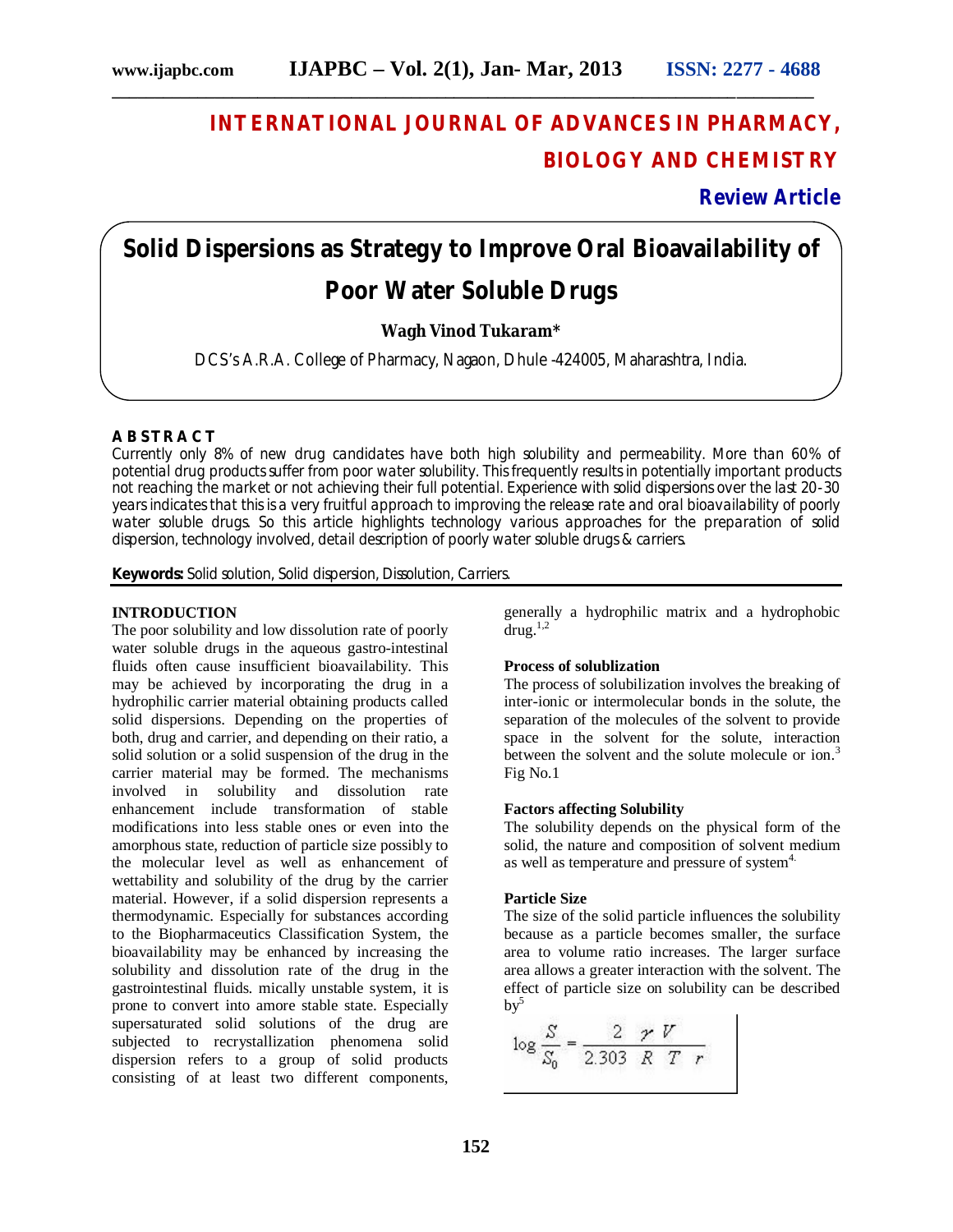## Where,

S is the solubility of infinitely large particles  $S<sub>0</sub>$  is the solubility of fine particles V is molar volume R is the radius of the fine particle T absolute temp in degree kelvin R universal gas constant

## **Temperature**

Generally, an increase in the temperature of the solution increases the solubility of a solid solute.

#### **Pressure**

For gaseous solutes, an increase in pressure increases solubility and a decrease in pressure decrease the solubility. For solids and liquid solutes, changes in pressure have practically no effect on solubility<sup>6.</sup>

#### **Nature of the solute and solvent**

While only 1 gram of lead chloride can be dissolved in 100 grams of water at room temperature, 200 grams of zinc chloride can be dissolved. The great difference in the solubility's of these two substances is the result of differences in their natures<sup>7.</sup>

#### **Molecular size**

The larger the molecule or the higher its molecular weight the less soluble the substance. In the case of organic compounds the amount of carbon branching will increase the solubility since more branching will reduce the size (or volume) of the molecule and make it easier to solvate the molecules with solvent<sup>3.</sup> Table No.1

## **Polarity**

Polarity of the solute and solvent molecules will affect the solubility. Generally non-polar solute molecules will dissolve in non-polar solvents and polar solute molecules will dissolve in polar solvents. The polar solute molecules have a positive and a negative end to the molecule. If the solvent molecule is also polar, then positive ends of solvent molecules will attract negative ends of solute molecules. This is a type of intermolecular force known as dipole-dipole interaction.All molecules also have a type of intermolecular force much weaker than the other forces called London Dispersion forces.

#### **Polymorphs**

The capacity for a substance to crystallize in more than one crystalline form is polymorphism. It is possible that all crystals can crystallize in different forms or polymorphs. If the change from one polymorph to another is reversible, the process is called enantiotropic. If the system is monotropic, there is a transition point above the melting points of

both polymorphs. Polymorphs can vary in melting point. Since the melting point of the solid is related to solubility, so polymorphs will have different solubilities<sup>.2</sup>

## **Definition of solid dispersion**

Solid dispersion refers to a group of solid products consisting of at least two different components, generally a hydrophilic matrix and a hydrophobic drug. The matrix can be either crystalline or amorphous. The drug can be dispersed molecularly, in amorphous particles or in crystalline particles .Therefore, based on their molecular arrangement, six different types of solid dispersions can be distinguished. Solid dispersions should preferably be designated according to their molecular arrangement.

## **Types of Solid Dispersion**

I. Simple eutectic mixtures II. Solid solutions III. Glass solution and suspension IV. Amorphous precipitations in a crystalline Carrier

## **I. Simple eutectic mixtures**

These are prepared by rapid solidification of the fused melt of two components that show complete liquid miscibility and negligible solidsolid solubility. Thermodynamically, such a system is an intimately blended physical mixture of its two crystalline components. Thus the X-ray diffraction pattern of a eutectic constitutes an additive composite of two components.<sup>4</sup> Fig No.2. Ex. Chloremphenicol-urea; Paracetamol-urea;Griseofulvin & Tolbutamide-PEG 2000.

T A– M.P. of solid A T B – M.P. of solid B TE – Eutectic Point

#### **II. Solid solutions**

In a solid solution the two components crystallize together in a homogeneous one phase system. The particle size of the drug in the solid solution is reduced to its molecular size. Thus, a solid solution can achieve a faster dissolution rate than the corresponding eutectic mixture. Solid solutions can be classified by two methods. According to the extent of miscibility of the two components, they may be classified as continuous or discontinuous. In continuous solid solutions, the two components are miscible in the solid state in all proportions.Fig No.3 and 4

## **III. Glass solutions and suspensions**

A glass solution is a homogeneous glassy system in which a solute dissolves in the glassy system. A glass suspension refers to a mixture in which precipitated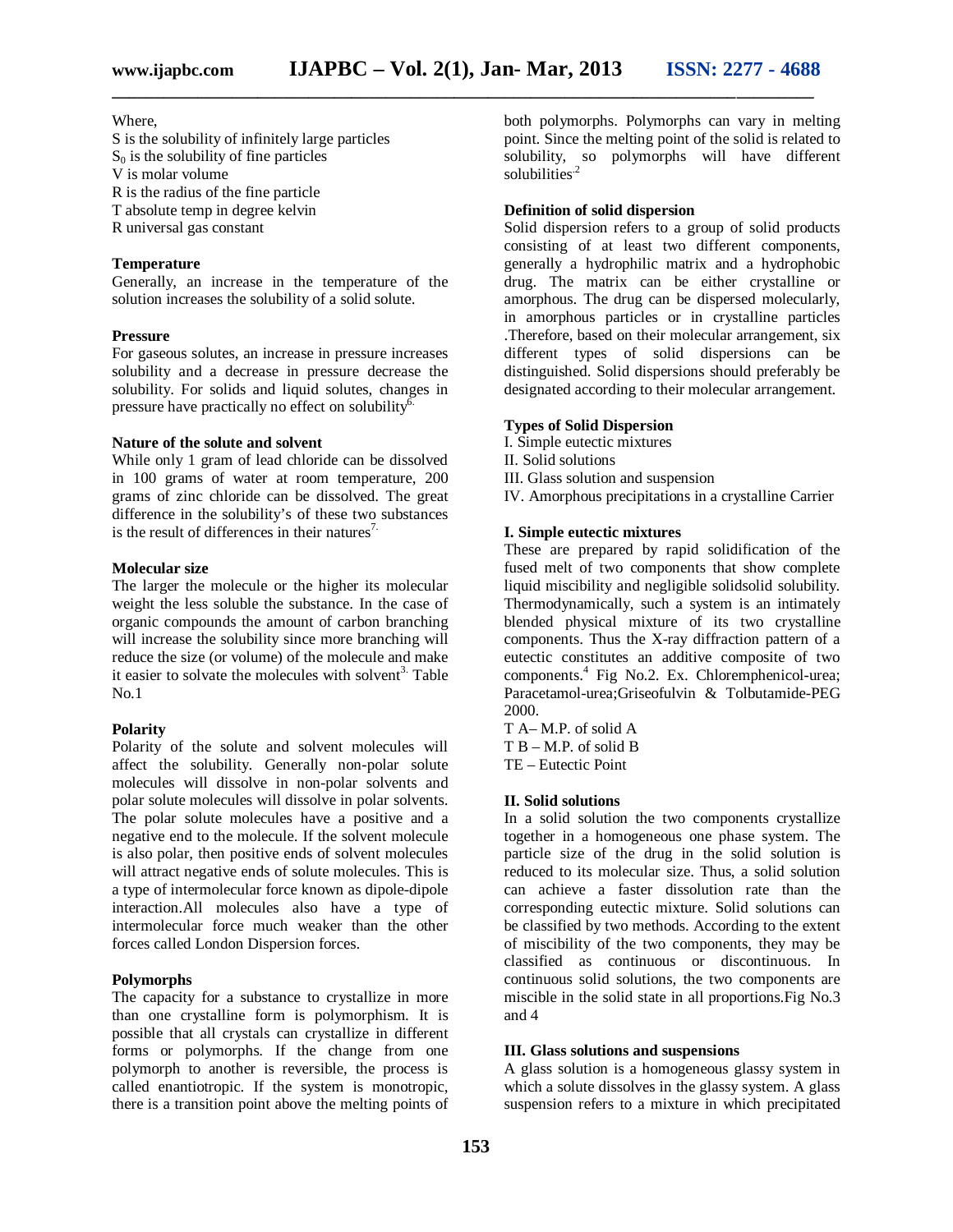particles are suspended in a glassy solvent. The glassy state is characterized by transparency and brittleness below the glass transition temperature. Glasses do not have sharp melting points, instead, they soften progressively on heating. The lattice energy, which represents a barrier to rapid dissolution, is much lower in glass solutions than in solid solutions. Fig No.5

## **IV. Amorphous precipitations in a crystalline carrier**

The difference between this group of solid dispersions and the simple eutectic mixture is that the drug is precipitated out in an amorphous form in the former as opposed to a crystalline form in the latter. Sulfathiazole was precipitated in the amorphous form in crystalline urea.<sup>7</sup>

#### **Selection of carriers**

The carriers are melted at elevated temperatures and the drugs are dissolved in molten carriers. Surfaceactive agents are substances that at low concentrations adsorb onto the surfaces or interfaces of a system and alter the surface or interfacial free energy and the surface and the interfacial tension. Surface-active agents have a characteristic structure, possessing both polar (hydrophilic) and non-polar (hydrophobic) regions in the same molecule. The surface active carriers are said to be amphipathic in nature. should generally have the following characteristics:

- **Readily** soluble in water and in gastrointestinal fluids.
- Physiologically inert.
- Melting point not much higher than that of the drug.
- Thermal stability at melting temperature.
- Relatively low vapour pressure, and
- Should have high molecular weight to fulfill the requirement of the host.
- They should be nontoxic.

Polyethylene glycol 20000 (PEG 20,000), P.E.G 6000, P.E.G 4000, urea, Polyvinyl pyrrolidone, desoxycholic acid, citric acid, pentaerythritol, sugar etc. are some of the carrier which have been generally used. Table No.2

## **Common methods used for preparation of solid dispersion**

- Fusion method.
- $\blacksquare$  Solvent method.
- Melting solvent method.
- Solvent-deposition method.
- **Melt agglomeration process.**
- Solvent evaporation method
- **Crystallization in aqueous solvent**
- Use of adsorbent
- Kneading Method
- **Supercritical Fluid Method**
- **Lyophilization method**
- **Extruding method**
- **Spray drying**
- **Electrospinning**

## **Fusion method**

The fusion method is sometimes referred to as the melt method, which is correct only when the starting materials are crystalline. Therefore, the more general term fusion method is preferred. The first solid dispersions created for pharmaceutical applications were prepared by the fusion method.

#### **Advantages**

- The main advantage of direct melting method is its simplicity and economy.
- In addition melting under vacuum or blanket of an inert gas such as nitrogen may be employed to prevent oxidation of drug or carrier.

#### **Disadvantages**

- Firstly, a major disadvantage is that the method can only be applied when drug and matrix are compatible and when they mix well at the heating temperature.
- When drug and matrix are incompatible two liquid phases or a suspension can be observed in the heated mixture which results in an inhomogeneous solid dispersion.
- This can be prevented by using surfactants Secondly, a problem can arise during cooling when the drug-matrix miscibility changes.
- In this case phase separation can occur. Indeed, it was observed that when the mixture was slowly cooled, crystalline drug occurred, whereas fast cooling yielded amorphous solid dispersions.
- Thirdly, degradation of the drug and or matrix can occur during heating to temperatures ecessary to fuse matrix and  $\text{drug}^{6\&8}$

## **Solvent method**

The first step in the solvent method is the preparation of a solution containing both matrix material and drug. The second step involves the removal of solvent resulting in formation of a solid dispersion. Mixing at the molecular level is preferred, because this leads to optimal dissolution properties.Using the solvent method, the pharmaceutical engineer faces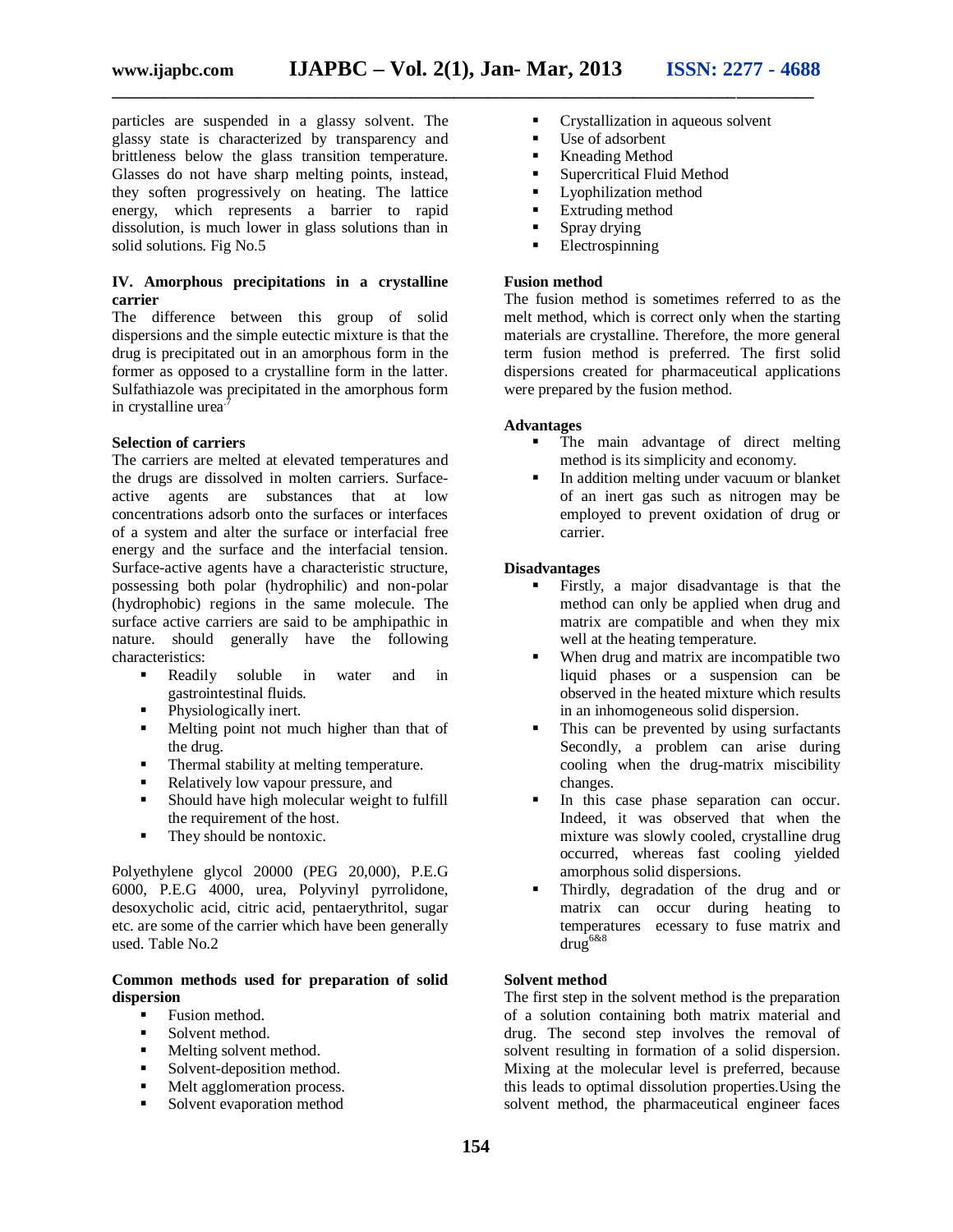two challenges. The first challenge is to mix both drug and matrix in one solution, which is difficult when they differ significantly in polarity.To minimize the drug particle size in the solid dispersion, the drug and matrix have to be dispersed in the solvent as fine as possible, preferably drug and matrix material are in the dissolved state in one solution and solid dispersions are obtained.

## **Advantages**

The main advantage of the solvent method is that thermal decomposition of drugs or carriers can be prevented because of the low temperature required for evaporation of organic solvents.

#### **Disadvantages**

The disadvantages include the higher cost of preparation, the difficulty in completely removing liquid solvent and possible adverse effect of the supposed negligible amount of the solvent on the chemical stability of drug are some of the disadvantages of this method $8<sup>8</sup>$ .

## **Supercritical fluid methods**

Supercritical fluid methods are mostly applied with carbon dioxide, which is used as either a solvent for drug and matrix or as an anti-solvent. When supercritical CO2 is used as solvent, matrix and drug are dissolved and sprayed through a nozzle, into an expansion vessel with lower pressure and particles are immediately formed. The adiabatic expansion of the mixture results in rapid cooling. This technique does not require the use of organic solvents and since CO2 is considered environmentally friendly, this technique is referred to as 'solvent free'. The technique is known as Rapid Expansion of Supercritical Solution.

#### **Advantages**

- The supercritical anti-solvent rapidly penetrates into the droplets, in which drug<br>and matrix become supersaturated. and matrix become supersaturated, crystallize and form particles.
- The general term for this process is precipitation with compressed anti- oven. More specific examples of PCA are Supercritical Anti Solvent when supercritical CO2 is used, or Aerosol Solvent Extraction System, and Solution Enhanced Dispersion by Supercritical fluids.
- However, as with the other solvent techniques, the critical step in these precipitation techniques might be the dissolution of drug and matrix in one solution. The use of water is limited,

because the water solubility in compressed CO2 is limited.

#### **Disadvantages**

 Usually organic solvents like dichloromethane or methanol have to be applied to dissolve both drug and matrix which are more in cost  $4,5$ .

## **Melting solvent method**

In this method drug is first dissolved in a suitable liquid solvent Solution is then incorporated directly into the melt of polyethylene glycol obtainable below 70oe, without removing the liquid solvent. It has been shown that 5-10% (w/w) of liquid compound could be incorporated into polyethylene glycol 6000 without significant loss of its solid property.

#### **Advantages**

 In this method that thermal decomposition of drugs or carriers can be prevented because of the low temperature required for evaporation of organic solvents.

#### **Disadvantages**

- As the practical point of view, the melting solvent method is limited to drugs with a low therapeutic dose, e.g., below 50mg.
- Moreover, it is possible that the selected solvent or dissolved drug may not be miscible with the melt of polyethylene glycol.
	- The feasibility of the method has been demonstrated on spironolactone polyethylene glycol 6000 system.6

## **Lyophillization Techniques**

Lyophillization has been thought of a molecular mixing technique The drug and carrier are co dissolved in a common solvent,Frozen and sublimed to obtain a lyophilized molecular dispersion.

## **Melt agglomeration method**

This technique has been used to prepare where in the binder acts as a carrier. In addition, are prepared either by Heating binder, drug and excipient to a temperature above the melting point of the binder or by spraying a dispersion of drug in molten binder on the heated excipient by using a high shear mixer35. A rotary processor has been shown to be alternative equipment for melt agglomeration. The rotary processor might be preferable to the high melt agglomeration because it is easier to control the temperature and because a higher binder content can be incorporated in the agglomerates. In addition the melt in procedure also results in homogenous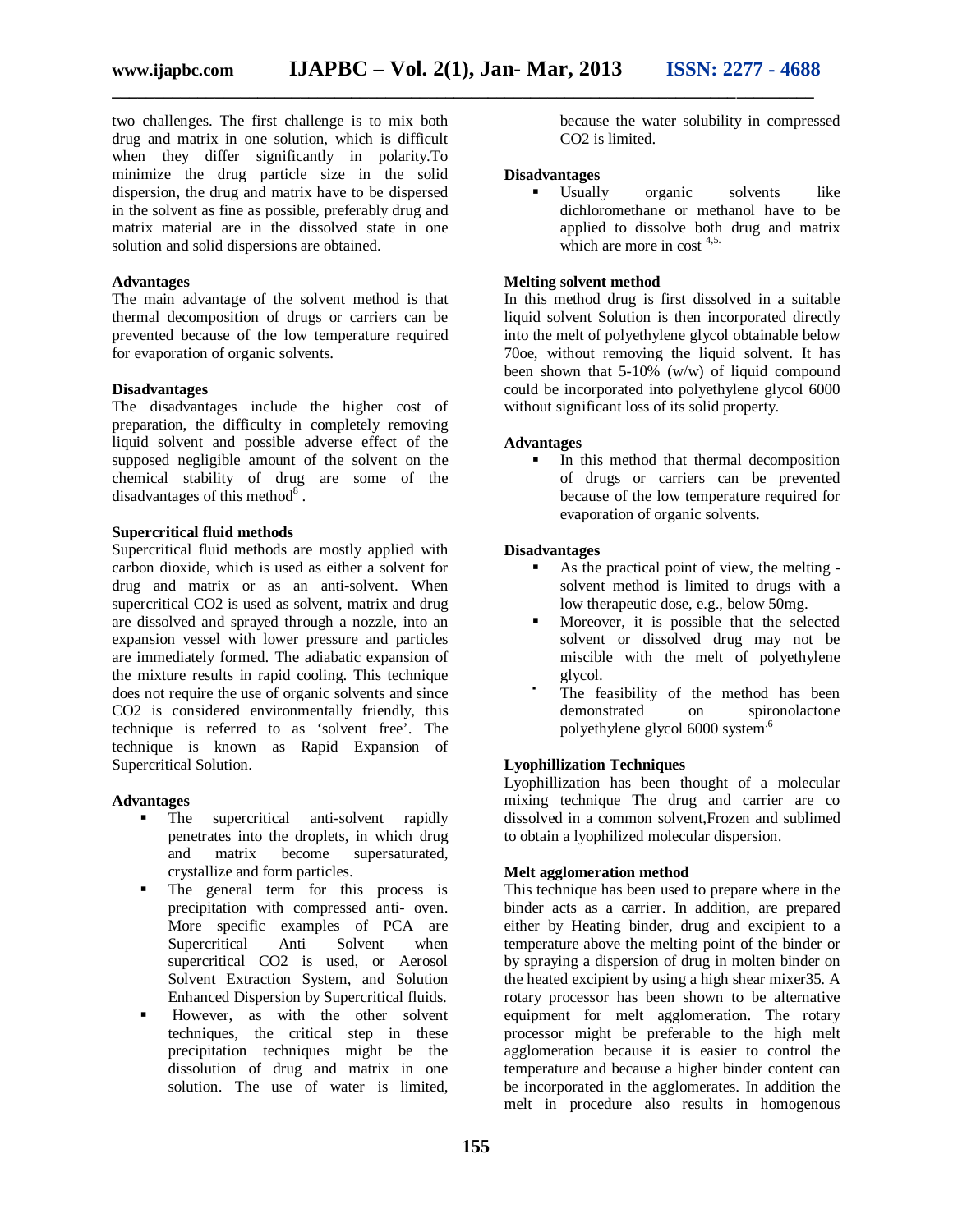distribution of drug in agglomerate. Larger particles results in densification of agglomerates while fine particle cause complete adhesion.The mass to bowl shortly after melting attributed to distribution and coalescence of the fine particles.<sup>4</sup>

## **Electrospinning**

Electrospinning is a process in which solid fibers are produced from a polymeric fluid stream solution or melt delivered through millimeterscale nozzles.This process involves the application of a strong electrostatic field over a conductive capillary attaching to a reservoir containing a polymer solution or melt and a conductive collection screen.Upon increasing the electrostatic field strength up to but not exceeding a critical value, charge species accumulated on the surface of a pendant drop destabilize the hemispherical shape into a conical shape . Beyond the critical value, a charged polymer jet is ejected from the apex of the cone.The ejected charged jet is then carried to the collection screen via the electrostatic force. The Coulombic repulsion force is responsible for the thinning of the charged jet during its trajectory to the collection screen. The thinning down of the charged jet is limited by the viscosity increase, as the charged jet is dried.

#### **Advantages**

- This technique has tremendous potential for the preparation of nanofibres and controlling the release of biomedicine
- Process is simplest, the cheapest.
- This technique can be utilized for thepreparation of solid dispersions in future.

#### **Disadvantages**

 Less economical for all the drugs and carriers<sup>3,7.</sup>

## **Characterization of solid dispersion system**

Many methods are available that can contribute information regarding the physical nature of solid dispersion system. A combination of two or more methods is required to study its complete picture.

- Thermal analysis.
- Spectroscopic method.
- $\blacksquare$  X-ray diffraction method.
- Dissolution rate method.
- **Microscopic method.**
- **•** Thermodynamic method.
- Modulated temperature differential scanning calorimetry
- Environmental scanning electron microscopy
- Dissolution testing

## **Thermal Analysis Techniques**

Thermal analysis comprises a group of techniques in which a physical property of a substanceis measured as a function of temperature, while the substance is subjected to a controlled temperature programme. In deferential thermal analysis, the temperature difference that develops between a sample and an inert reference material is measured, when both are subjected to identical heat{treatments. The related technique of deferential scanning calorimetry relies on deference's in energy required to maintain the sample and reference at an identical temperature. Length or volume changes that occur on subjecting materials to heat treatment are detected in dilatometry; X-ray or neutron difraction can also be used to measure dimensional changes. Both thermogravimetry and evolved{gas analysis are techniques which rely on samples which decompose at elevated temperatures. The former monitors changes in the mass of the specimen on heating, whereas the latter is based on the gases evolved on<br>heating the sample. Electrical conductivity heating the sample. Electrical conductivity measurements can be related to changes in the defect density of materials or to study phase transitions.

## **X-ray crystallography**

X-ray crystallography is a method of determining the arrangement of atoms within a crystal, in which a beam of X-rays strikes a crystal and diffracts into many specific directions. From the angles and intensities of these diffracted beams, a crystallographer can produce a threedimensional picture of the density of electrons within the crystal. From this electron density, the mean positions of the atoms in the crystal can be determined, as well as their chemical bonds, their disorder and various other information. Since many materials can form well as various inorganic, organic and biological molecules X-ray crystallography has been fundamental in the development of many scientific fields. In its first decades of use, this method determined the size of atoms, the lengths and types of chemical bonds, and the atomic-scale differences among various materials, especially minerals and alloys<sup>2</sup>.

## **Spectroscopy**

Spectroscopy was originally the study of the interaction between radiation and matter as a function of wavelength  $(\lambda)$ . In fact, historically, spectroscopy referred to the use of visible light dispersed according to its wavelength, e.g. by a prism. Later the concept was expanded greatly to comprise any measurement of a quantity as a function of either wavelength or frequency. Thus it also can refer to a response to an alternating field or varying frequency (ν). A further extension of the scope of the definition added energy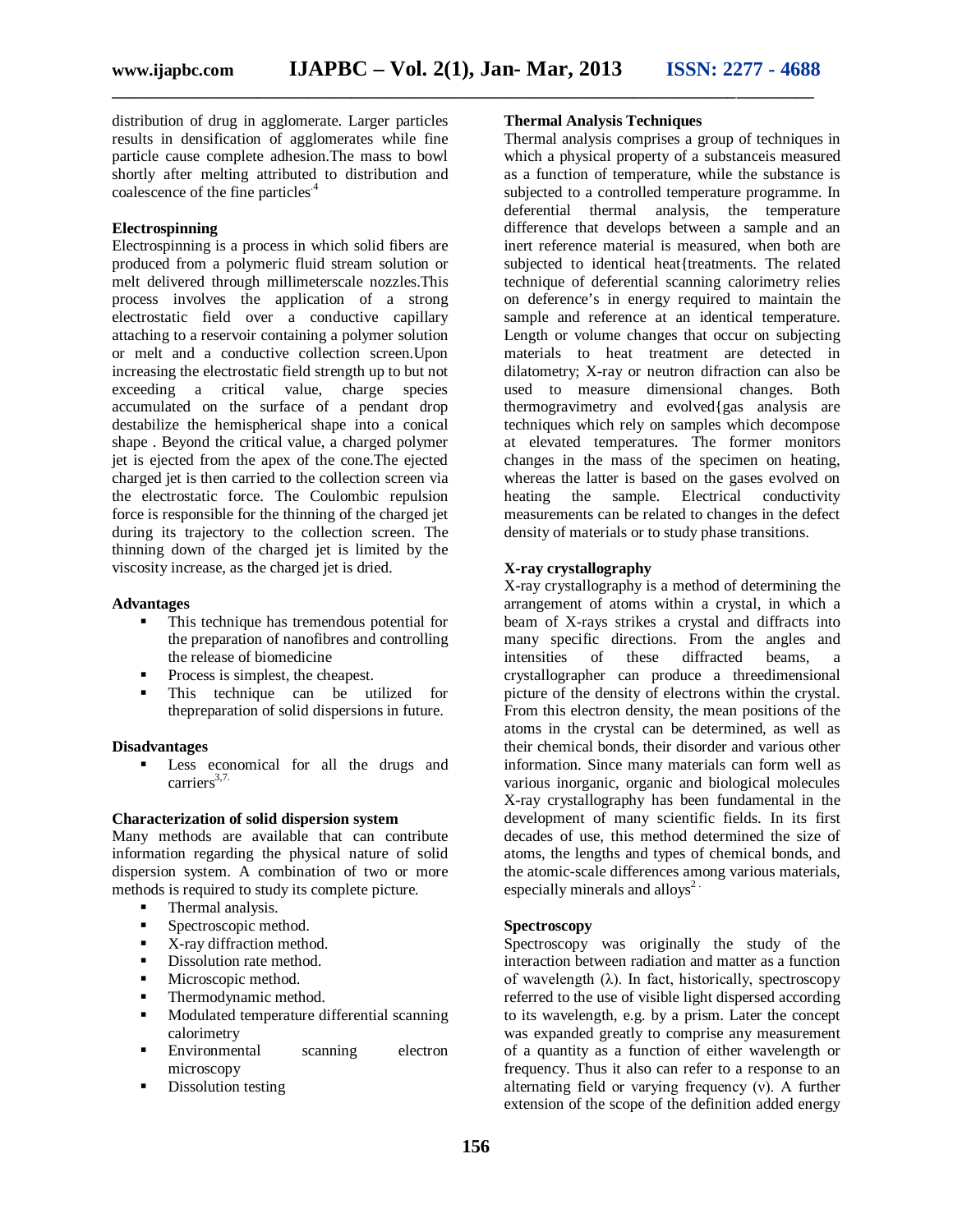(E) as a variable, once the very close relationship for photons was realized (h is the Planck constant) $9$ .

## **Modulated temperature differential scanning calorimetry (MDSC)**

All spray-dried samples and starting materials were analyzed in triplicate. MDSC measurements perform using DSC equipped with a refrigerated cooling system. Dry nitrogen at a flow rate of 50 ml/min was used to purge the DSC cell. Open aluminum pans were used for all measurements. The mass of the empty sample pan and the reference pan was taken into account for the calculation of the heat flow. The sample mass varied from 1 to 6 mg. The enthalpic response was calibrated with an Indium standard and the temperature scale was calibrated with Octadecane, Indium and Tin. The heat capacity signal was calibrated by comparing the response of a sapphire disk with the equivalent literature value at 80 °C.

## **Environmental scanning electron microscopy**

The morphology of the spray-dried ternary solid dispersions can be characterized with a Philips XL30 ESEM FEG environmental scanning electron microscope operating at 25 kV accelerating voltage and a vacuum. The samples were sprayed on doublesided carbon tape that was mounted on conventional SEM stubs.

## **Dissolution testing**

Dissolution experiments can be performed in triplicate on the binary and ternary dispersions. The tests were performed according to the USP 24 method 2 in a Hanson SR8plus dissolution apparatus.

To simulate the dissolution of a weak basic compound in the stomach, 500 mL of simulated gastric fluid without pepsin was used as dissolution medium at a temperature of 37 °C and a paddle speed of 100 rpm. An amount of the spray-dried powders, corresponding to drug dose of 100 mg, was added to the dissolution medium. Five-milliliter samples were taken and immediately replaced with fresh dissolution medium at 5, 10, 15, 30, 45, 60, and 120 min. These samples were filtered with 0.45 μm Teflon filters. The first 2 ml were discarded. The remainder was diluted with methanol (1/2) to avoid precipitation, and analyzed with HPLC.

## **Applications of solid dispersion**

Apart from absorption enhancement, the solid dispersion technique may have numerous pharmaceutical applications, which should be further explored.

It is possible that such a technique be used:

- To obtain a homogeneous distribution of a small amount of drug in solid state.
- To stabilize the unstable drug.
- To dispense liquid or gaseous compounds in a solid dosage.
- To formulate a fast release primary dose in a sustained released dosage form.
- To formulate sustained release regimen of soluble drugs by using poorly soluble or insoluble carriers.
- To reduce pre systemic inactivation of drugs like morphine and progesterone.
- Polymorphs in a given system can be converted into isomorphous, solid solution, eutectic or molecular addition compounds

| <b>Definition</b>     | Parts of solvent required for one part of solute |
|-----------------------|--------------------------------------------------|
| Very Soluble          | < 1                                              |
| Freely soluble        | $1 - 10$                                         |
| Soluble               | $10 - 30$                                        |
| Sparingly soluble     | $30 - 100$                                       |
| Slightly soluble      | $100 - 1000$                                     |
| Very slightly soluble | $1000 - 10,000$                                  |
| Insoluble             | >10,000                                          |

## **Table 1: Definition Parts of solvent required for one part of solute<sup>3</sup>**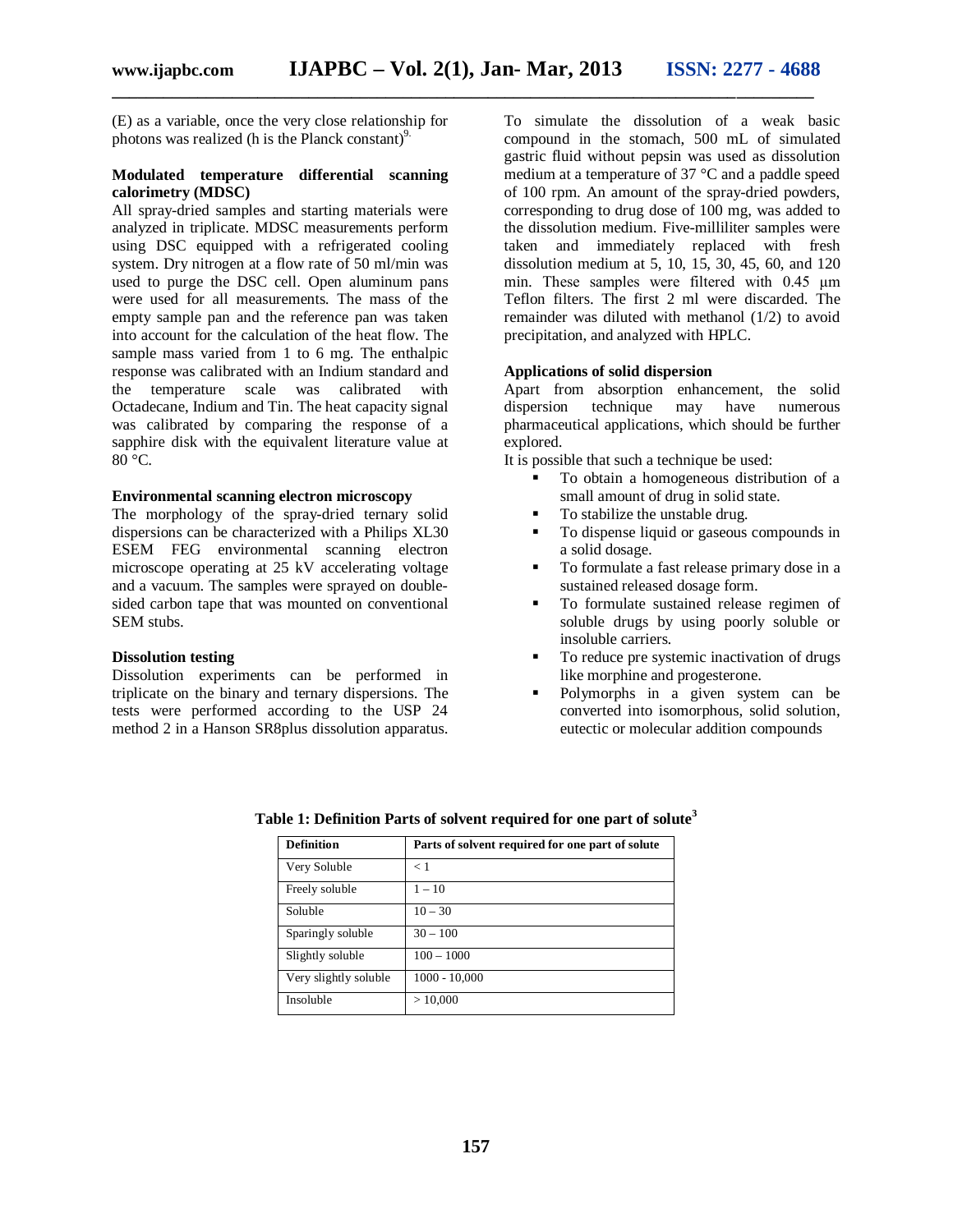| Category                      | <b>Examples of Carriers</b>                                        |
|-------------------------------|--------------------------------------------------------------------|
| Sugars                        | Dextrose, sucrose, lactose, sorbitol,                              |
|                               | maltose, mannitol, galactose                                       |
| Acids                         | Citric acids, Succinic Acids                                       |
| Polymeric Material            | Povidone, Polyethylene glycol, hydroxyl propyl methyl cellulose,   |
|                               | Methyl cellulose, hydroxyl ethyl cellulose, pectine, galactomannan |
| Insolubel or enteric polymers | Hydroxypropylmethyl cellulose, phthalate, Eudrgit RS               |
| <b>Surfactants</b>            | Polyoxyethylene stearate, Renex, Poloxamer 188, Texofor AIP,       |
|                               | Deoxycholioc acid, Tweens, Spans Miscellaneous Urea,               |
|                               | Hydroxyalkylxanthins, Urethans                                     |

**Table 2: Classification of carriers<sup>3</sup>**



**Fig. 1: Process of solublization**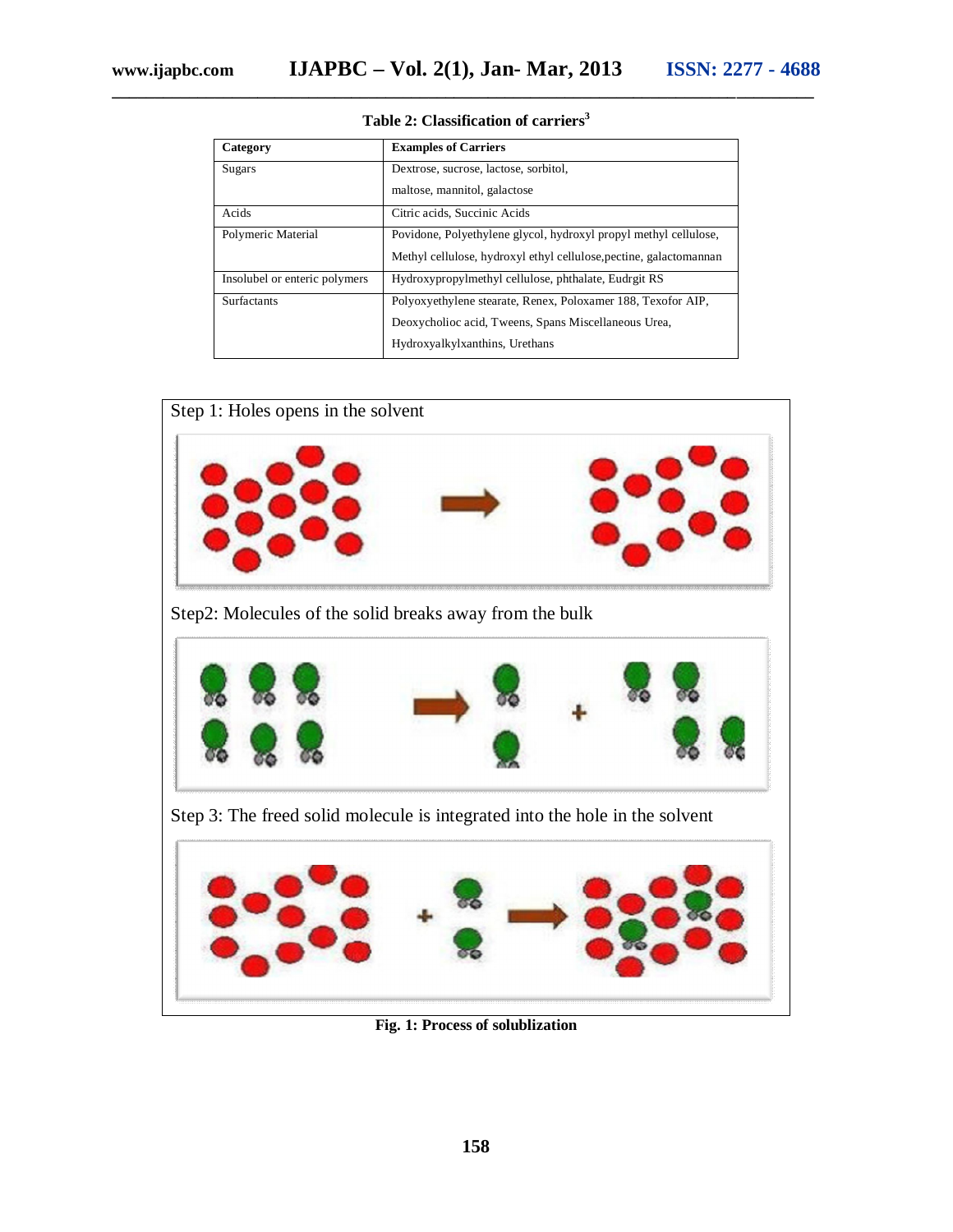

**Fig. 2: Simple eutectic mixtures**



**Fig. 3: Continuous Solid Solution – Two solids miscible in solid state in all proportions**



**Fig. 4: Discontinuous Solid Solutions – Exist at extremes of composition**